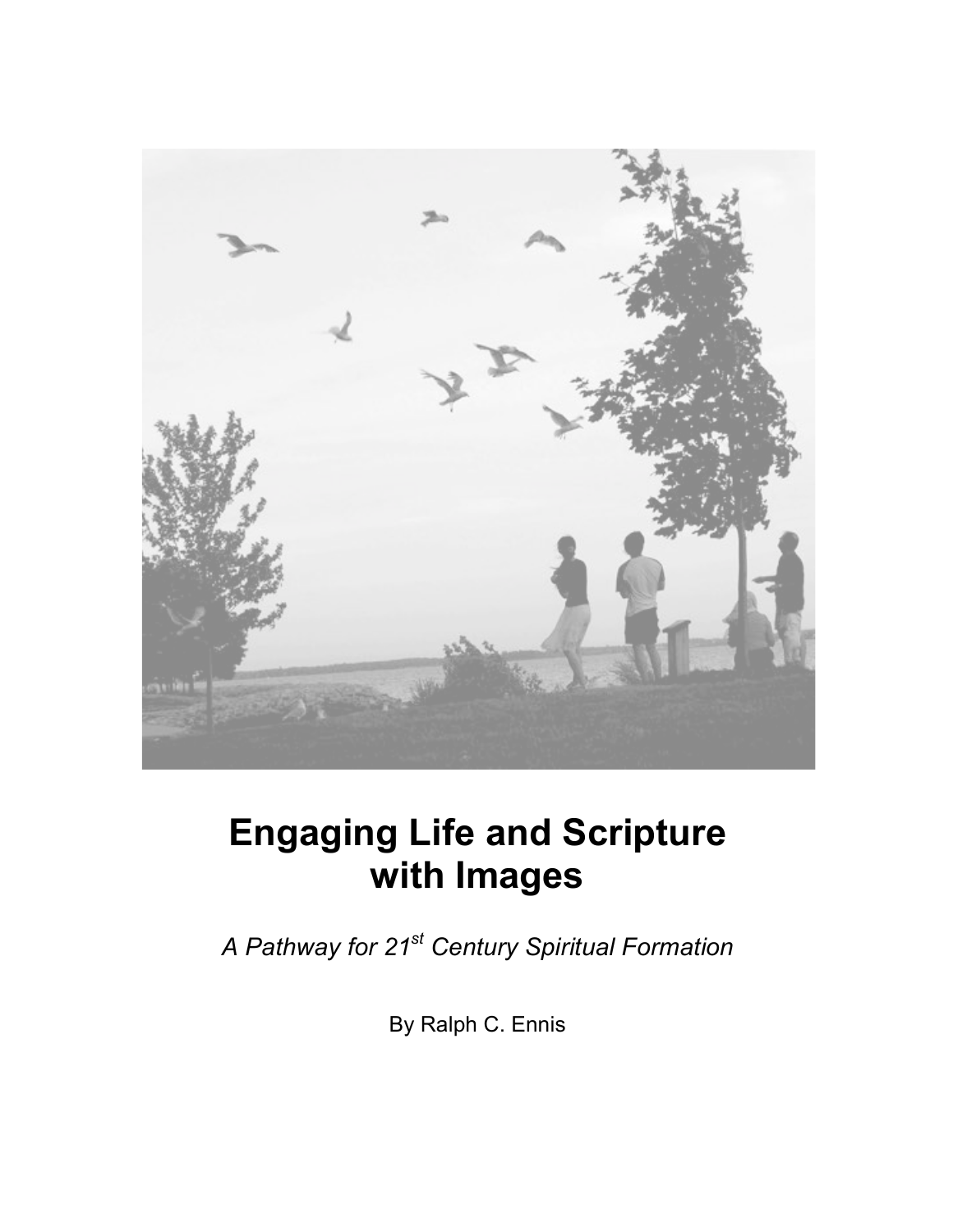# **Engaging Life!and!Scripture!with!Images**

*A"Pathway for"21st Century"Spiritual"Formation*

By Ralph C. Ennis

As we think about ministry to people of all ages for today's world, two things are obvious. They are living very different lives than in the past, and engaging Scripture remains profoundly important for any spiritual journey. How we deeply link life and Scripture within the hearts and minds of people is often the unspoken challenge we face as we seek to help them establish a vibrant lifelong faith within the cultural contexts in which people live and hopefully flourish.

# *Ubiquitous"Images"for"Socialization*

The unalterable reality is that images are constantly swirling all around us" throughout today's global society<sup>1</sup>. We are ingesting them in mass doses and forming meanings through them that impact our daily lives. These meanings are often under-scrutinized. We do not reflect and put into words the power and meaning of each and every image we see. We simply don't have the time to do so.

The forces that shape us—that socialize us into members of a culture—have traditionally included parents, schools, churches and peers. In the past, these shapers of emerging generations relied on words in the context of real-time life to have their effect of conveying the values, morals, and human identity that lead to thriving within a society.

Today socialization is driven by images as well as words. And often these images are absorbed individually or with peers more than explored together with adults. The mid-twentieth century saw the mass inclusion of TV into the socialization process. The end of the twentieth century saw the Internet (including delivery by way of hand held mobile devices) gain increasing influence over young people.

Estimate: We are exposed to 3,000 advertising images daily and we have the time to somewhat process under 300 of them. $<sup>1</sup>$ </sup>

Images influence people! The business

world has figured this out. They spend countless dollars advertising their products and services—and they often use images. Images sear messages into our memories. They create emotional links to concrete products. They help create desired identities—buy this and you'll be like that person. And much of the influence of images in today's world is devoid of Biblical values.

<sup>&</sup>lt;sup>1</sup> Lamoureux, David. http://www.fluiddrivemedia.com/advertising/marketing-messages/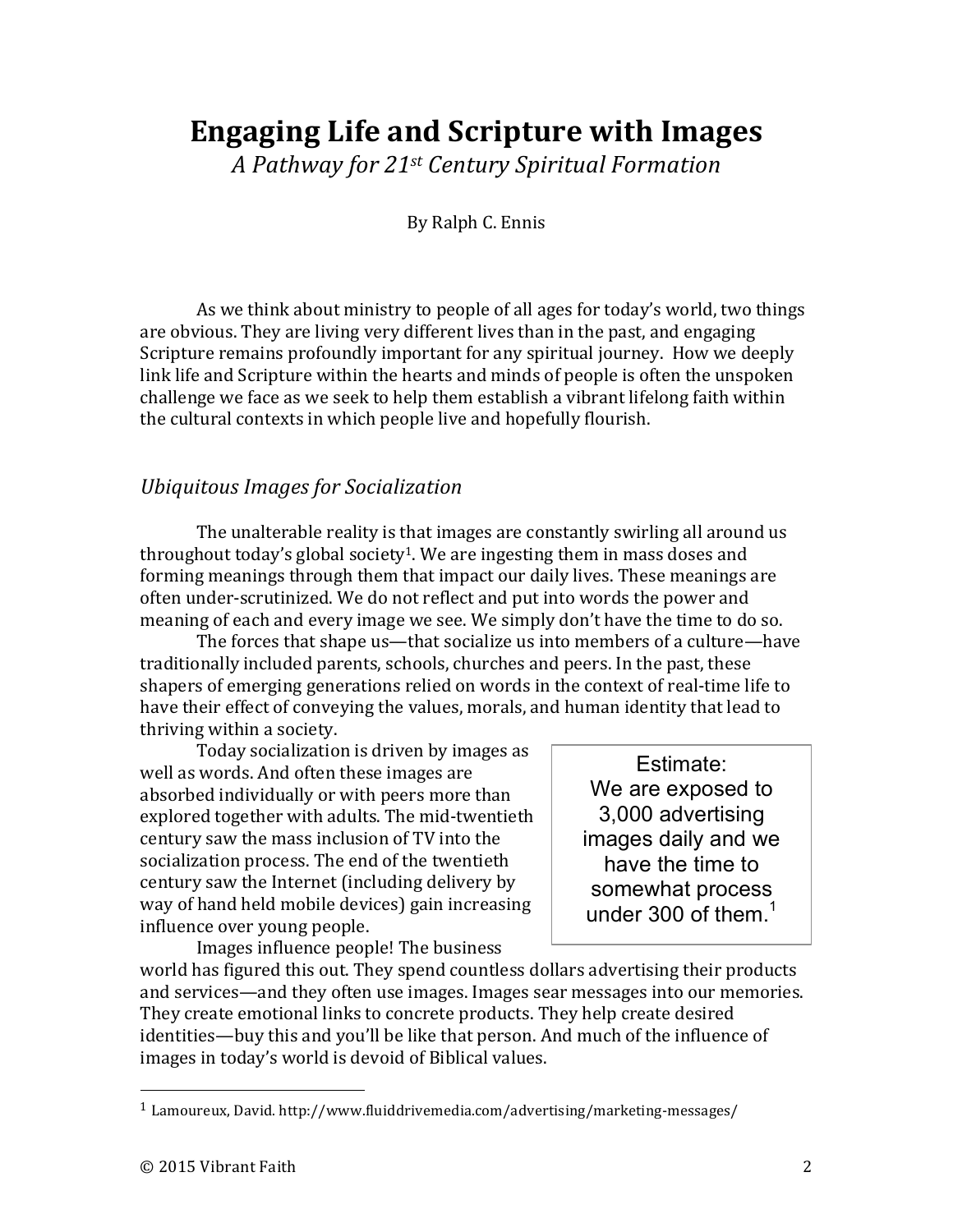The  $21$ <sup>st</sup> century horizons for images include the older forms—TV, computers, tablets and smartphone—and now we are at the beginning stages of holographic augmented reality. The ability to engage life with images in 3-D without real-time consequences for what we do with those augmentations will usher in a time when our young people can have experiences with touch, sound and sight from a detached position.

# *Ignore, Withdraw or Engage*

As followers of Christ, we can employ a variety of strategies in light of the power of images within the socialization process. We can simply ignore the massive changes around us. We have little power to change them, so just ignore them. Or we might run. We see what's happening and withdraw from engagement with the world around us—including the world of images. Though some may be tempted to withdraw, followers of Jesus see that in order to bring the Gospel of Jesus across generations and cultures we must engage with the created world and help others engage with Scripture, especially in a manner that truly impacts their hearts, minds and souls.

The purpose of this paper is to address the underpinnings of engaging life and Scripture with images. In this pursuit, we will look at utilizing images for *transference of meanings that are transformative in our lives.* 

# Goals for Using Images

As we consider using images in ministry, we should consider "For what end?" The goals for using images with people can include: attention, entertainment, education, and spiritual transformation.

**Images are often used to gain people's attention.** Without their attention, it is difficult to influence others with words, images or actions. Images are an effective way to grab attention. Much of today's marketing uses images to gain attention, create or highlight a need and then give a very brief message that is served up in a manner for people to remember and recall the identity of a product or service. Our all consuming way of life depends on grabbing attention, creating need for new products we didn't know we needed, and lodging into our memories an identifiable product so that we will spend our money and keep the system of supply and demand intact.

**Images can entertain us.** The global film industry brought in over \$88 billion in revenues in 2013<sup>2</sup>. We are a people taught to break from the boredoms, hardships and even joys of the real world by entering the adventures of a world founded in fantasy or the fantastic display of the real-time world. We like packing years of life into 30 to 120 minute movies. We are entertained and shaped by

 $2$  http://www.statista.com/statistics/259985/global-filmed-entertainment-revenue/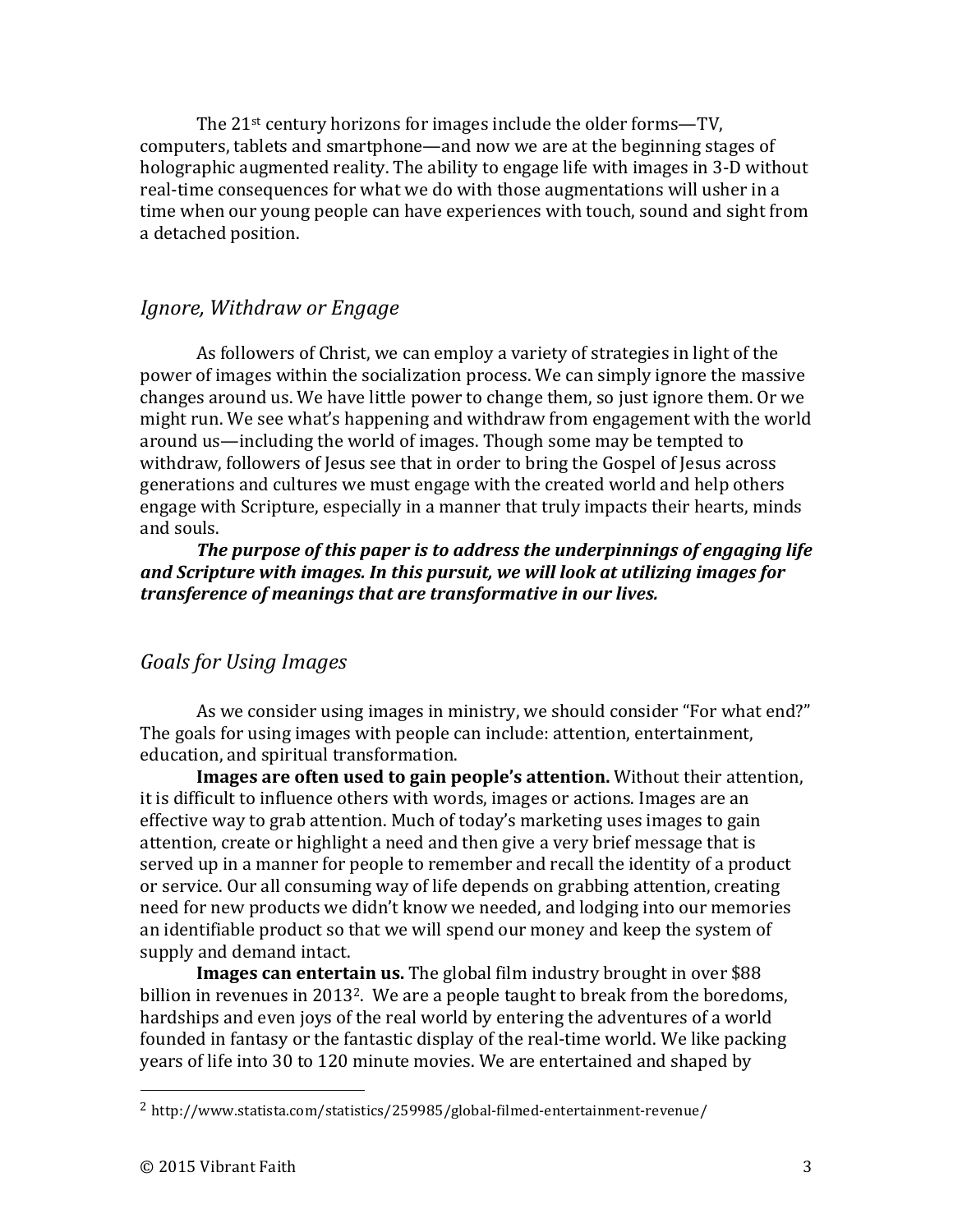withdrawing from reality and entering a world of images served in a rapid succession. And this entertainment can spur our imaginations as we craft the world we will inhabit—for good or for bad.

**Images are used for education.** We learn many valuable facts from documentaries, how-to video clips, family photo albums, etc. Pictures from the Hubble telescope have shown us the enormity and diversity of our universe first hand. Wartime photos have educated us about the brutality of human domination. This project seeks to use images to teach people about the Biblical story and connect with the ways that the world they live in is being rapidly restructured to accommodate the realities of human innovations and their consequences.

**Images can also be used for spiritual transformation.** The goal of engaging life and Scripture with images is to use images to encourage people to grow in Christ—to be spiritually transformed into His image. As we disciple people of all generations, we must not settle for keeping their attention, entertaining them or even providing Christian education. Our goal is spiritual transformation. In "Beholding the Triune God: A Lifelong Journey in Spiritual Transformation and *Service"*, I address a transformative journey into the heart of God.<sup>3</sup>

Images can take us where words cannot. That is the way God designed us. There are personal and relational ways to use images in ministry to others, as well as in our own process of personal growth.

Worth a Thousand Words, 2012

#### *An"Overview*

The following figure depicts the primary elements at play in utilizing images for transference of meanings in a manner that encourages spiritual transformation. We will examine each of these elements as we seek to apply them to generations profoundly shaped by images.

 $3$  Ennis, Ralph (2015). Beholding the Triune God: A lifelong journey of spiritual transformation and service. http://www.ralphennis.com/my-resources.html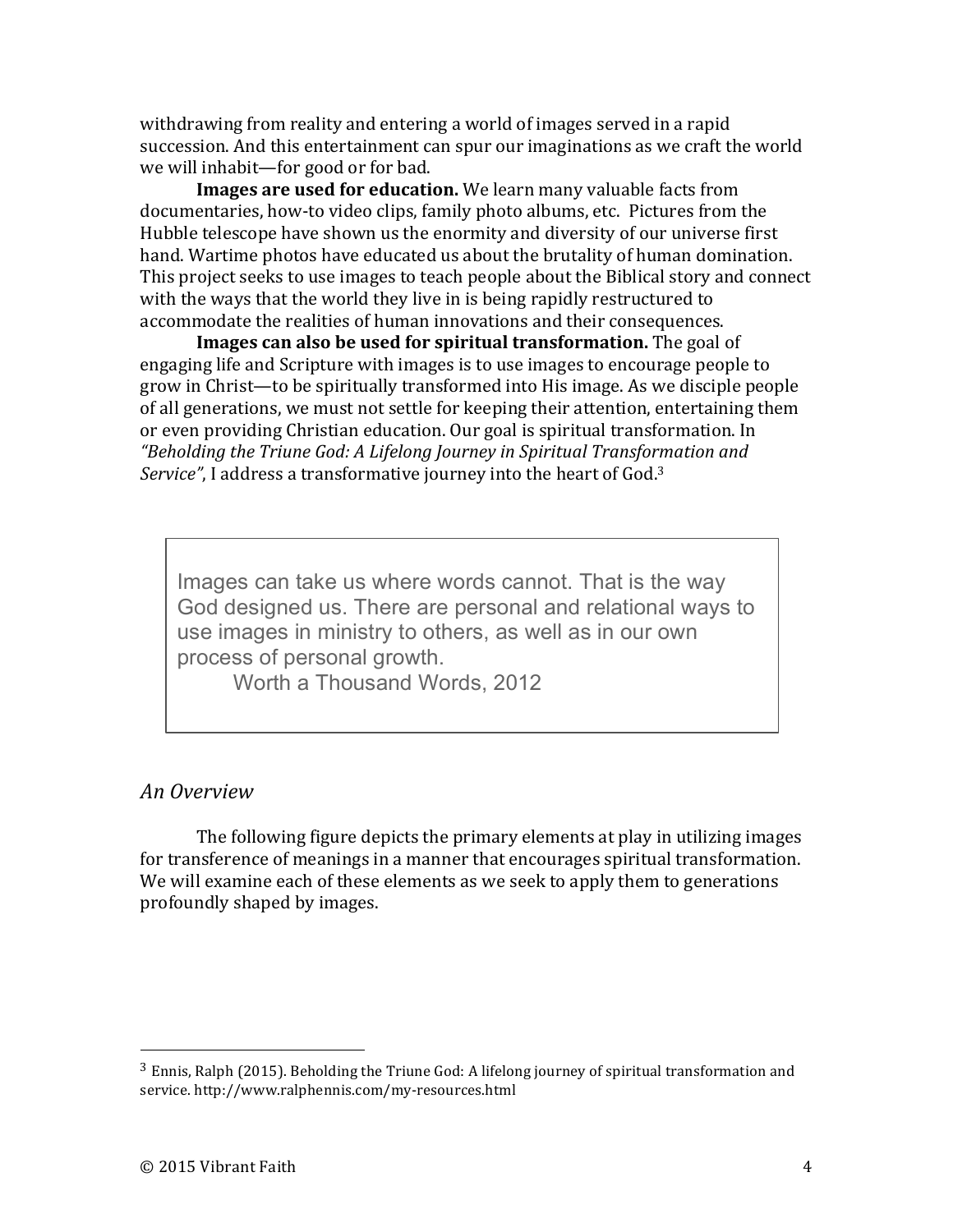

#### **Starting Points**

A critical element in engaging people with the Gospel of Jesus is to know their starting points. Jesus started with people where they were. He didn't ask them to change before He engaged with them. Jesus engaged in conversation with the Samaritan woman at the well from her starting point—the necessity of water. He dealt with the Syrophenician woman from her starting point—the unworthiness of dogs. While most of us would be offended by Jesus calling us "dogs", the starting point of the woman seeking healing for her child was her own sense of the unworthiness of her request. She was not offended.

When we consider that each person, young and old, has internalized images and words in their minds, integrated with experiences in life, these images help form our view of the world and our emotionality related to those views. These views are our starting points. Within the context of our emotionally laden worldviews, we all are driven to make decisions to fulfill our longings. These decisions impact our personal lives and the world around us.

Understanding the starting points that people carry within them helps us reach their hearts and can help them connect Scripture with daily life. But how do we understand their view of the world while they seek to express themselves with various levels of abstractions? One strategy is to employ images. The assortment of images below might represent a person's view of life. These images, with a few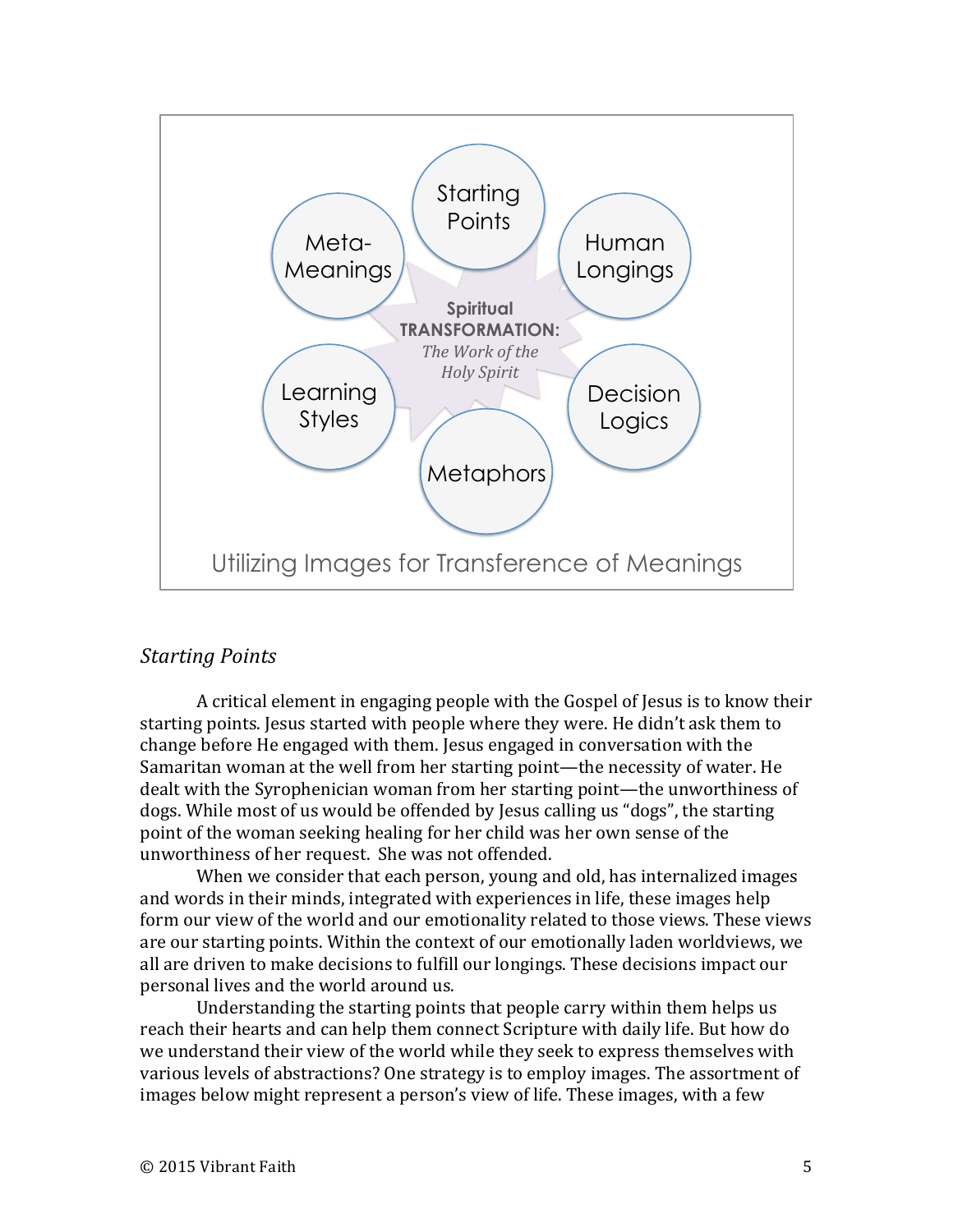words to describe them, can give great understanding into this person's view of the world.



As we consider formation of faith across the generations, these starting points, that help or hinder real connection with God, can be overlooked. Whether young or old, people in an age of diversity and moral ambiguities, struggle to process and act on their beliefs and values. However, in today's world of images, most young people have been exposed to a world far beyond themselves and their local context. Identifying the images that attract and repel them can help us better understand their starting points as we engage with life and Scripture.

# *Human"Longings*

At the center of the Christian story lies the richness of both our desires and our giftedness. As humans we simply long for more. More love, more resources, more excitement, more silence, more knowledge, more power, more peace, more something. Anything less than more is boredom! (See Appendix A regarding human longings.)

As we seek to fulfill our human longings, we often are not aware of the degree to which we are driven by these longings. Longings are God-given reminders that we are dependent beings—we are simply not self-sufficient, we aren't like God.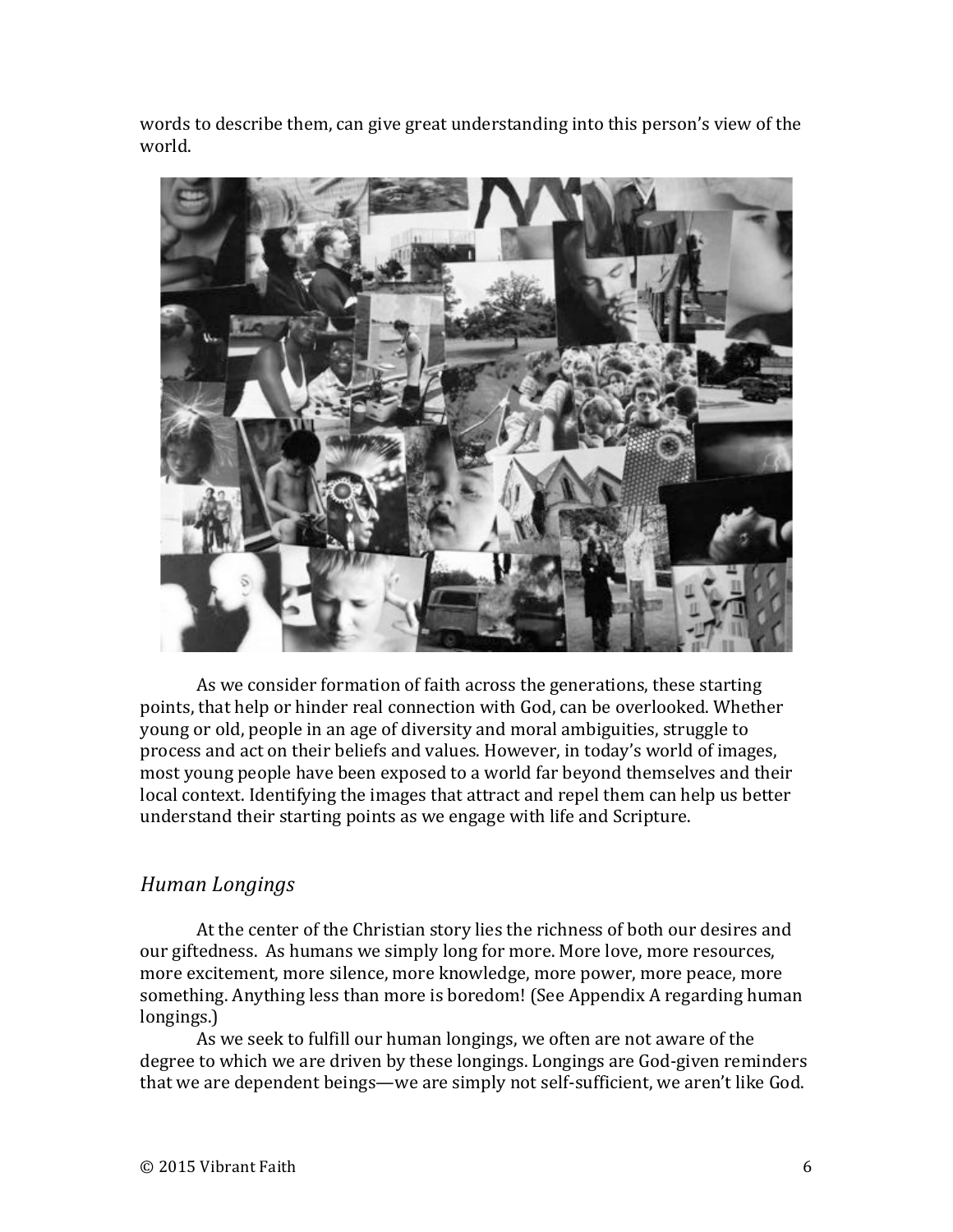Ultimately, our longings are only fulfilled by the grace and presence of the Triune" God in our lives.

Even our strengths foretell our longings. We may be gifted in various arenas and driven to contribute with those strengths. We want to make a difference. And in this difference making, we use our strengths—and we may also be seeking to fulfill our longing to be needed and to belong.



An image can convey much of what we both long for and resist. We can see in the eyes of the children in the above image hopes along with apprehensions as they role-play an imagined future in their life journey.

Engaging life's longings with images is a means of influencing our life" journeys. We can employ images that touch hearts and unpack those images to shape our view of life. And we can engage Scripture with these images, thus allowing the Biblical story to live in and through the power of the emotional connections" made possible by engaging the image.

#### *Decision"Logics with"Imagined"Outcomes*

As we seek (or are driven) to fulfill our longings, we make decisions and we imagine the outcomes of those decisions—sometimes with uncanny accuracy and other times with little realism. As we make decisions, we form preferences for how we make future decisions.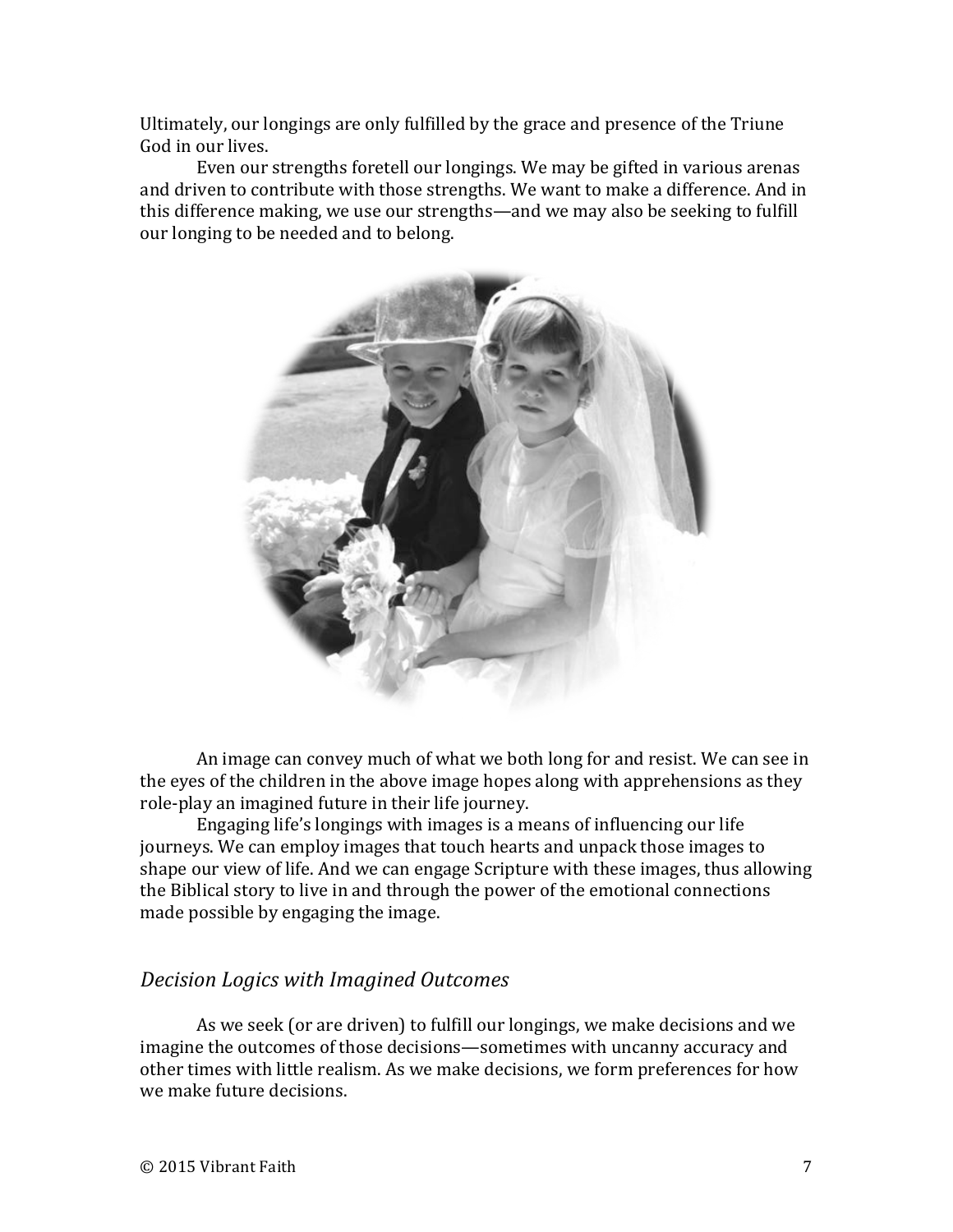Our decision logics include logics of intellect and logics of emotions. We use our intellectual reasoning to discern and decide truth from error, good from evil, and power from powerlessness. Our emotional logics employ honor and shame, trust and fear and freedom and bonding.

We imagine outcomes of our decisions before we enact them. These imaginations can help us thrive or continue to survive. They will shape our desired identity or keep us from an undesired identity. And they will help us establish life meanings in what might otherwise be a meaningless world.<sup>4</sup>

Our developmental processes allowed us to seamlessly and fairly unconsciously negotiate these logics and imaginations from childhood as we develop lifelong patterns for making decisions. And images help this imaginative process.

In today's world our imaginations are on super-drive. When the world revolved around oral traditions, each person fed their imaginations on the limits of another's future orientations. Today, with images, the same dynamic is at play, but on super-drive. As we see with our minds' eyes, we can imagine the next step forward in rapid succession.

Image-enhanced decisions plot our pathway forward into life. Thus we need to embrace and better understand the power of images that influence our imaginations and decision making.

#### *Meanings"and"Metaphors*

Metaphors are the links within language systems that glue our understandings together. Without metaphors, we would struggle to make meaning of our world. Almost all "fact" would become disconnected, fragmented tidbits of information without meaningful understanding.

Consider the metaphor of a lion in Scripture. Jesus is referred to as a Lion (Revelation  $5:5$ ) but so is the devil (1 Peter) 5:8). By linking the attributes of a lion to both Jesus and Satan, we are left to parse out the

A **metaphor** is a figure of speech that identifies one thing as being the same as some unrelated other thing, for rhetorical effect, thus highlighting the similarities between the two.

- Wikipedia

similarities and the differences between these three. Within this linguistic play, we form the meanings that help us negotiate the world we live in and grow in our faith.

Gerald and Lindsay Zaltman (2008) identify seven "deep metaphors" in their book *Marketing Metaphoria<sup>5</sup>* that they believe communicate to consumers in a way

<sup>&</sup>lt;sup>4</sup> Ennis, Ralph (2004). A theoretical model for research in intercultural decision making. *Intercultural Communication Studies.* 8:113-124

<sup>&</sup>lt;sup>5</sup> Zaltman, Gerald and Zaltman, Lindsay (2008). *Marketing Metaphoria: What deep metaphors reveal* about the minds of consumers. Boston, MA: Harvard Business Press.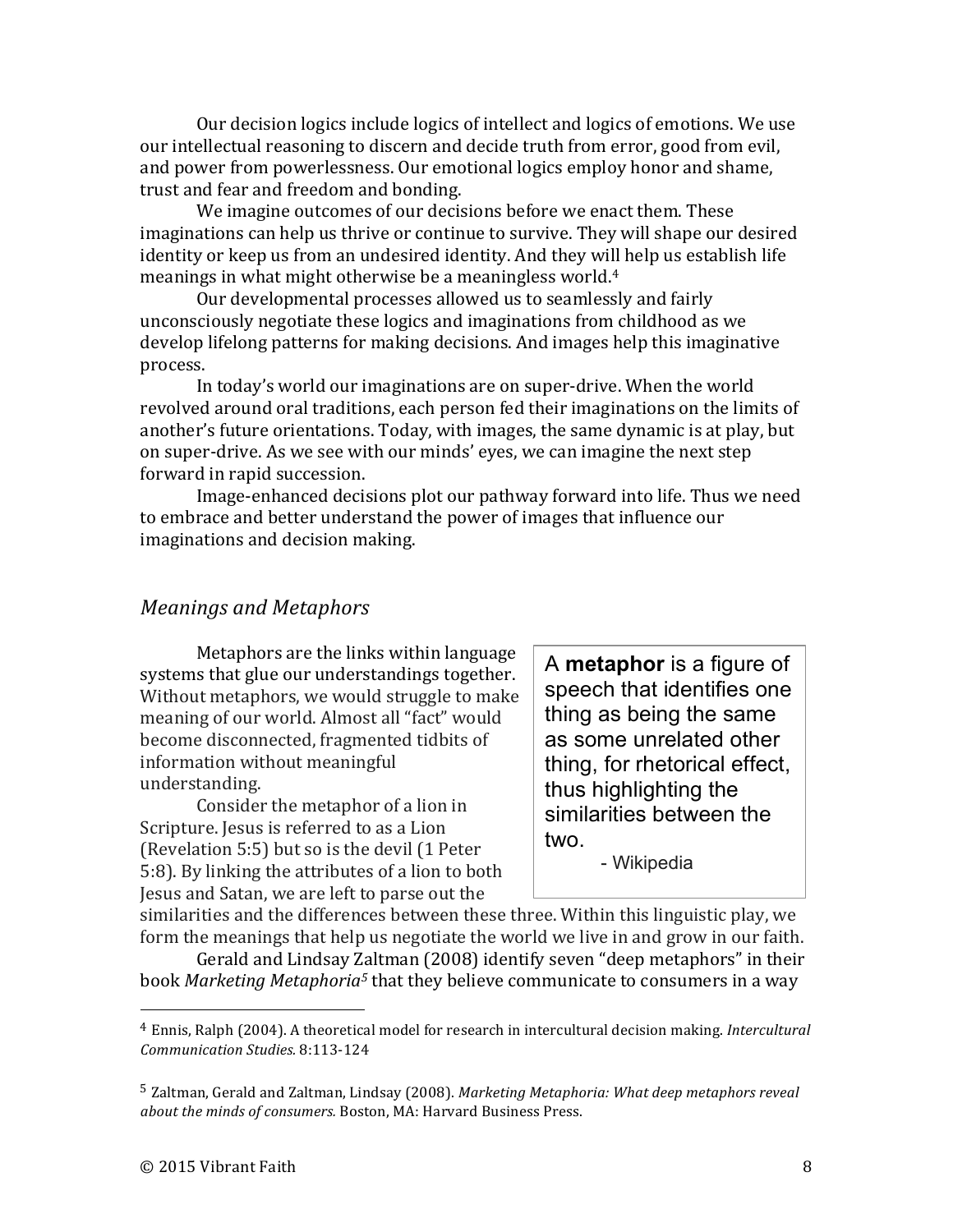that make meanings. By appealing to the metaphors that a target audience connect with related to a particular product or service, a marketer has a better chance of influencing the customer to buy. (These seven deep metaphors are listed in Appendix B.)

In the church, we are not called to "sell" the gospel. Rather we are called to offer the reconciling grace of God  $(2$  Corinthians 5: 11-21). And God's grace provides the fulfillment to our longings. Even so, we know that our longings have been tainted with brokenness in a rebellious world. As we communicate God's mercy and grace, we will want to employ metaphors. We can link one thing with another to bring meanings that make sense to people in our world. Those metaphors can be encased in words or images or both.

For example, an image of an abandoned Teddy Bear (see below) is an image metaphor for our life without God and the abandonments we all experience in life. It pulls the heart to consider the unmet longing to belong to someone. This image invites dialogue about the *Someone* to belong to. As you view this image, reflect on the following:

- How would you describe this image to another person?
- What aspect of this image most grabs your attention?
- What story does this image tell?
- What emotions surface as you consider this image?
- Where might God be in this image? What would He be doing?
- Where would you put yourself in this image? (If at all.)
- Is there a time in your life when you've felt similar emotions?
- Where was God then and what was He doing in your life?
- Is there a Scripture passage you know that relates to this image?
- Consider that passage as you continue to view the image. What is God saying to you from the passage? How is God inviting your story to be in His story?

These and similar questions can work for a multitude of images. The art of linking images with Scripture flows through asking reflective questions to engage people's hearts and the Author of Scripture.

""""""""""""""""""""""""""""""""""""""""""""""""""""""""""""""""""""""""""""""""""""""""""""""""""""""""""""""""""""""""""""""""""""""""""""""""""""""""""""""""""""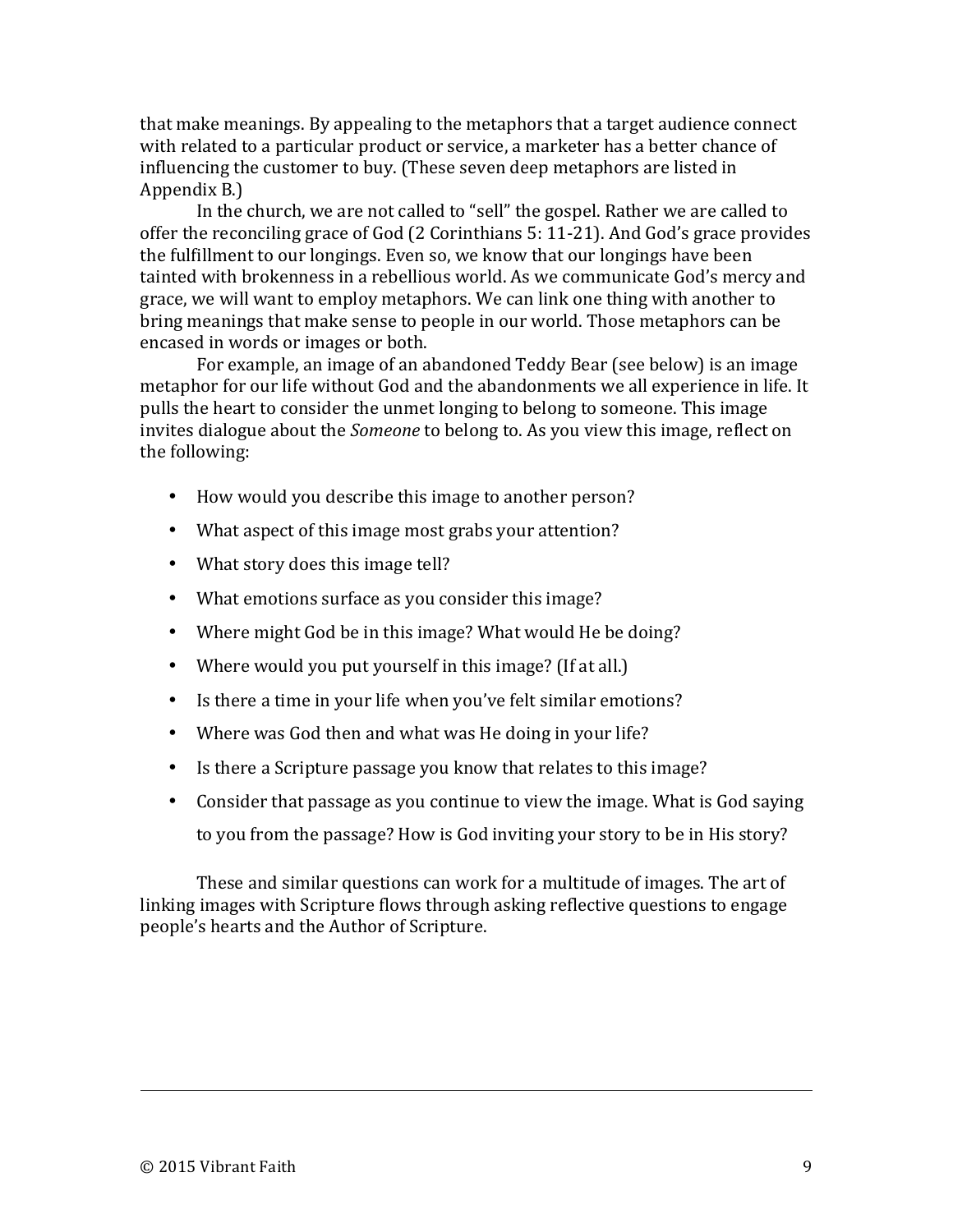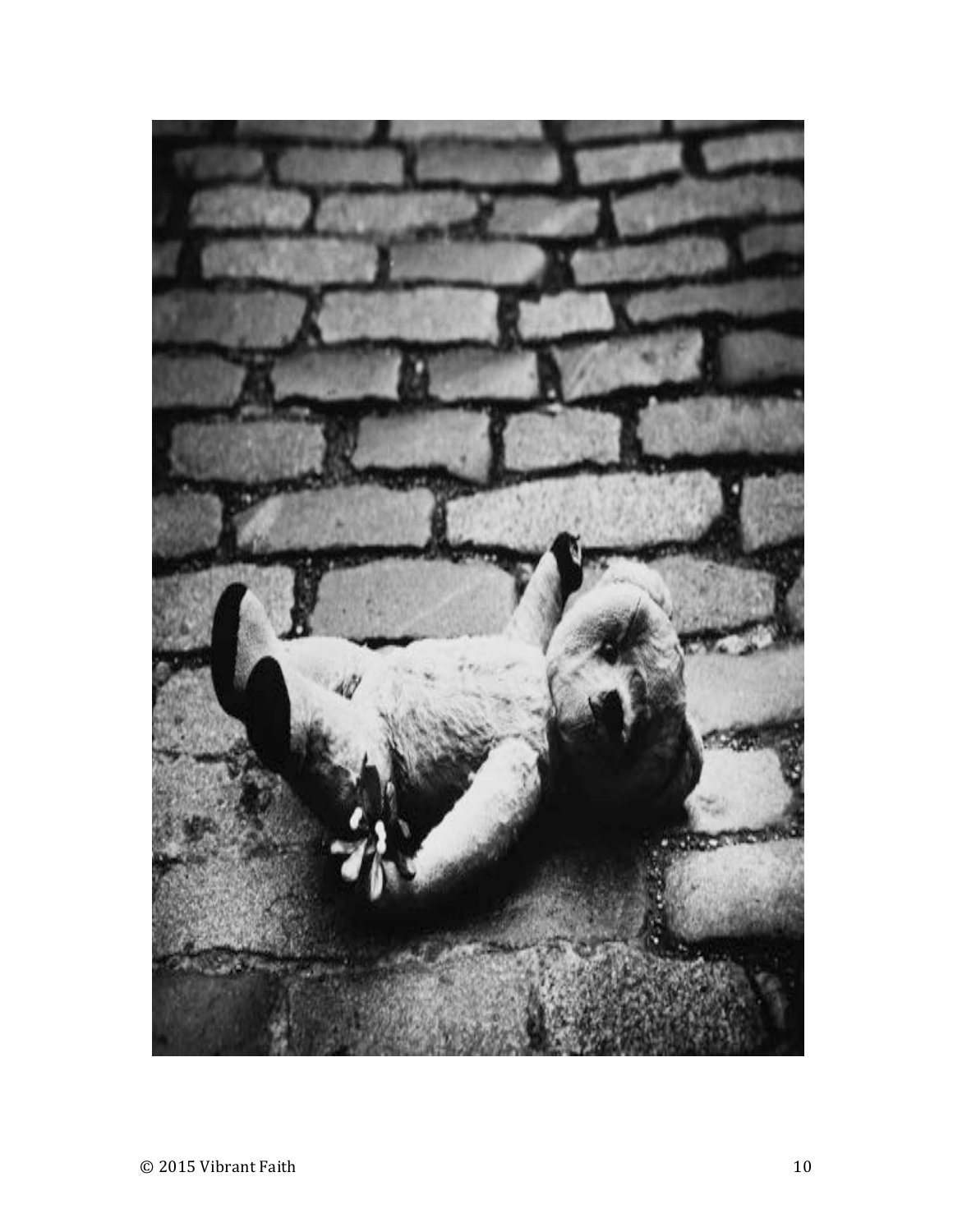#### *Learning"Styles Plus"Images*

We each hone our way of learning as we go through life. General patterns of learning styles have been described by David Kolb (1984)<sup>6</sup>. He suggests we preference how we learn on two axes: concrete-abstract and active-reflective. I would also suggest that we preference words and images.

Another way of conceiving this would be to consider types of images. Some images are abstract in nature. Reflective-abstract learners may be drawn to these images. Some images display active and concrete themes. Those who are activeconcrete learners may be drawn to those images.

In ministry we need to be aware of the preferences of those who are learning from us. If we gear our influence for those who are reflective and abstract, we may not help those with an active, concrete orientation to learning. Most ministries employ all the various learning styles at some point in time. However over time, ministries develops their style of communicating which often appeals to only one or two styles of learning.

As the global population is increasingly learning from images, we need to adjust our teaching—our transmission of meanings—to embrace new styles of learning. Much is at stake. If we fail to make this significant shift, we may also fail to connect the message of the Jesus with those who disparately need Him. Images can be a significant aspect of our transmission of meanings.

#### *Meta-Meanings: Linking Images with Scriptures*

Consider Paul's statement in Galatians 4:5, "... that we might receive adoption to sonship." Such profound truth is foundational to our life of faith in Christ. We are adopted children of God! But does that statement of fact impact the interior of our hearts in a way that influences our decisions and way of being as we seek the fulfillment of our longings from our current starting points? Or is this truth only catalogued in memory for retrieval during church gathering that require such knowledge?

Re-consider the Teddy Bear image. What do you see? Some see a little stuffed bear on a brick street and nothing more. For others, this bear expresses their very selves—lost or discarded on the hard streets of their life-journeys with the fading" hope of a flower—longing to belong and be loved by someone. Young people, those socialized with images, often report seeing this latter personal association with the image.

As we proactively link Scripture with images, we make the pathway for connecting our hearts with facts a much easier road to travel. Though Christian faith is based in facts, it is a faith that is driven by the redemptive heart of God. The more

<sup>&</sup>lt;sup>6</sup> Kolb, David A. (1984). *Experiential Learning: Experience as the source of learning and development.* Englewood Cliffs, NJ: Prentice-Hall.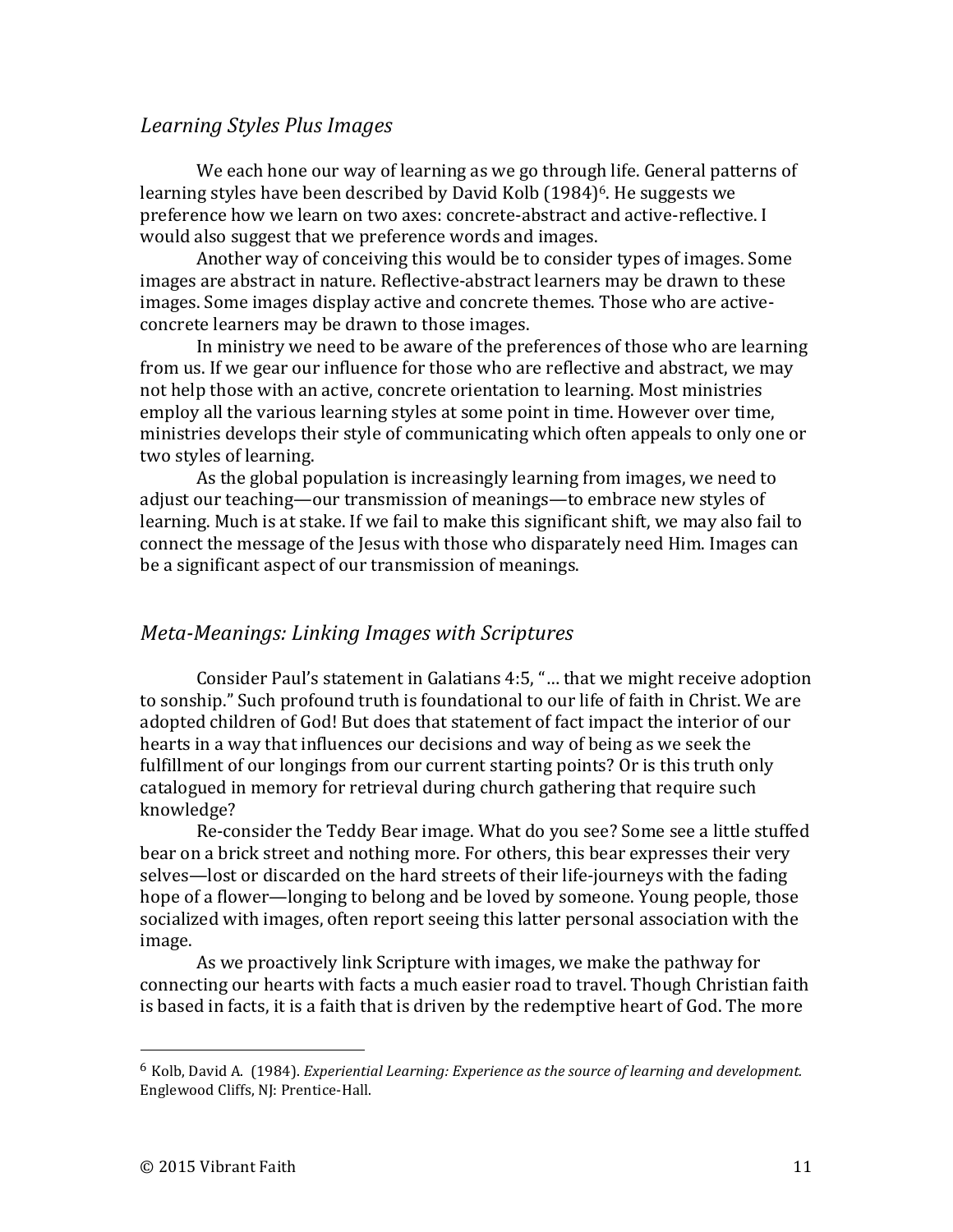we align our hearts with the heart of God, the more vibrant our faith will be and the more our human longings will be fulfilled in God.

#### *Images"and"Spiritual"Transformation*

Images do not transform people. The Holy Spirit of God does that work. However, images expose the longings of our hearts in a manner that we can see how God desires to meet us with grace and mercy—and that is transformative. Words are still very powerful in the visual global culture that is surfacing. However, images with words that unpack these images have a power to connect with people in ways" that a word-dominated approach to ministry cannot begin to reach. Engaging life and Scripture with images can be a spiritually transformative journey.

This journey with God and into the heart of God focuses on five directives from Scripture. First the Great Commandment (Matthew 22:37-38), we are to love God with all our heart, mind, soul, and strength. Images can be of particular help in exploring the heart issues of our love for God. The Second Commandment (Matthews  $22:39$ ) is to love your neighbors as yourself. This love is forgiving, merciful, patient, truth-filled, joyful—redemptive love. Images can help us reframe the concept of "love" in an "I" culture where love is often conceived as "you" tolerate/empower my pursuits for pleasure." The Great Commission (Matthew  $28:19,20$ : we are to make disciples of all nations. Our faith is to be lived, demonstrated and shared with others across generations and cultures. Images can help us communicate the story of Jesus and His ways to all people, especially those socialized with images. Fourth, we are called to steward nature and build culture with ethical goodness. This directive is based in the culture and nature commands (and implications) given to Adam and Eve (Genesis 1: 28). Lastly, we are to live life well in Jesus, exploring His way of life, as we are being transformed into His image (Ephesians  $4:1-32$ ). In all, images can help us connect life with Scripture and Scripture with life in ways that become transformative.

#### *Images"as"Tools*

Images are tools that can powerfully move our hearts and shape our way of looking at life. Skill is needed to maximize any tool. As we seek to become masters of our tools, even as a violinist is a master of his violin, we must acknowledge that we will sometime make beauty music and at other time make a clanging noise.

The venture of engaging life and Scripture with images takes practice. At first you may wonder whether or not the journey is worth the effort. However, others have gone before you and followed this amazing pathway to connect to people journeys and to connect the Scriptures to their hearts.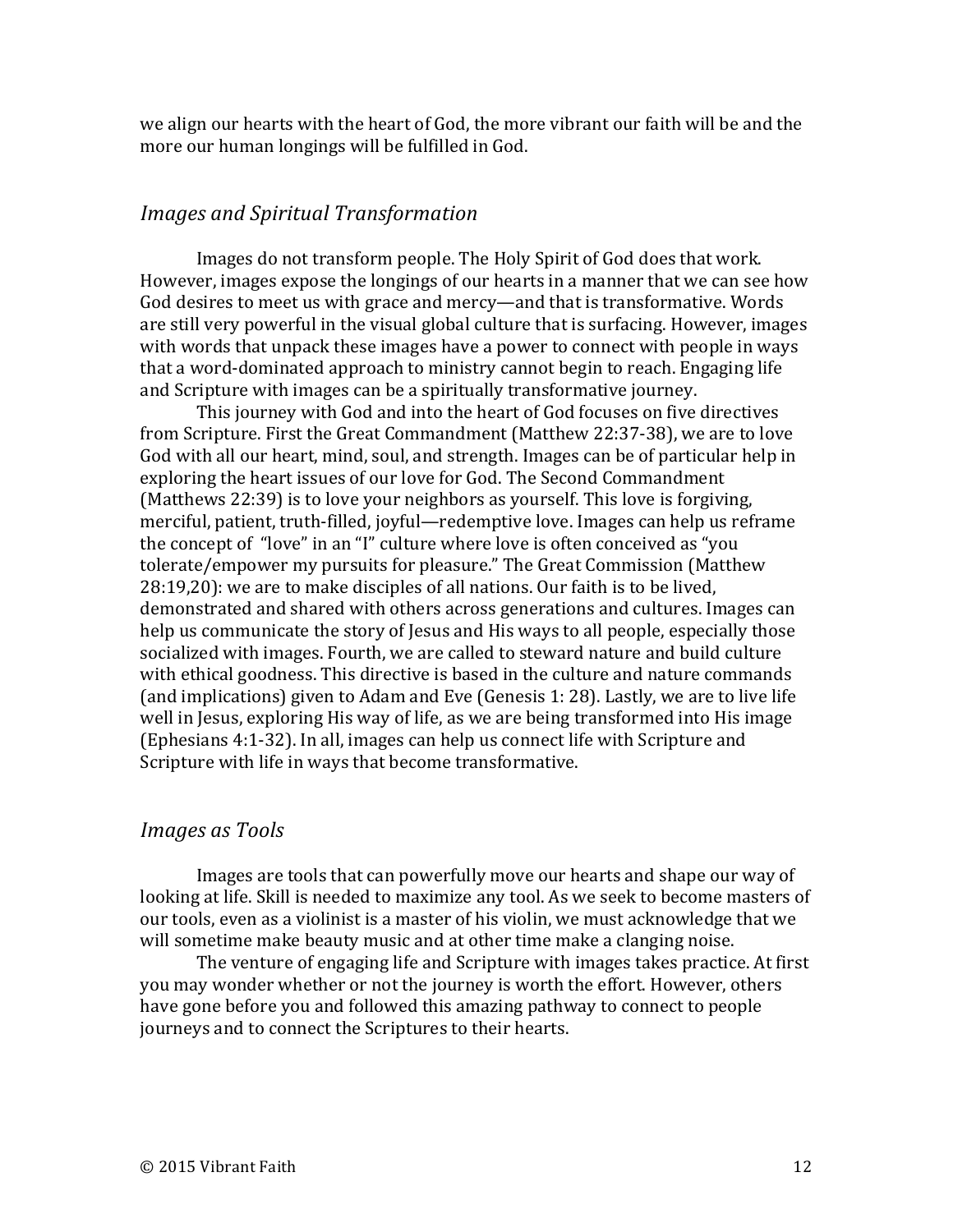Below are three stories by others who are engaging in mastering images as tools for ministry7:

Judy Gomoll, Stories of Using Images in Ministry

Karen Warin, Come to the Banquet: Creative Quiet Times with God

# *Concluding"Remarks*

Jesus knew the *starting points* of people. He understood human *longings*. He appealed to people to make *decisions* right where they lived. He used many word *metaphors* common in His day. He adapted to the *learning styles* of his audience. He created *meta-meanings* related to the Triune God and His Kingdom. And He knew people would be *spiritually transformed* by the work of the Holy Spirit, the Comforter and Teacher. He also called His followers to partner with Him in this redemptive work. God has brought us to a place in history where we need to adapt and bring the use of images as an essential tool in the formation of faith of people who are daily influenced by images as well as words.

<sup>&</sup>quot;"""""""""""""""""""""""""""""""""""""""""""""""""""""" <sup>7</sup> All are available at http://vibrantfaith.org/research/projects/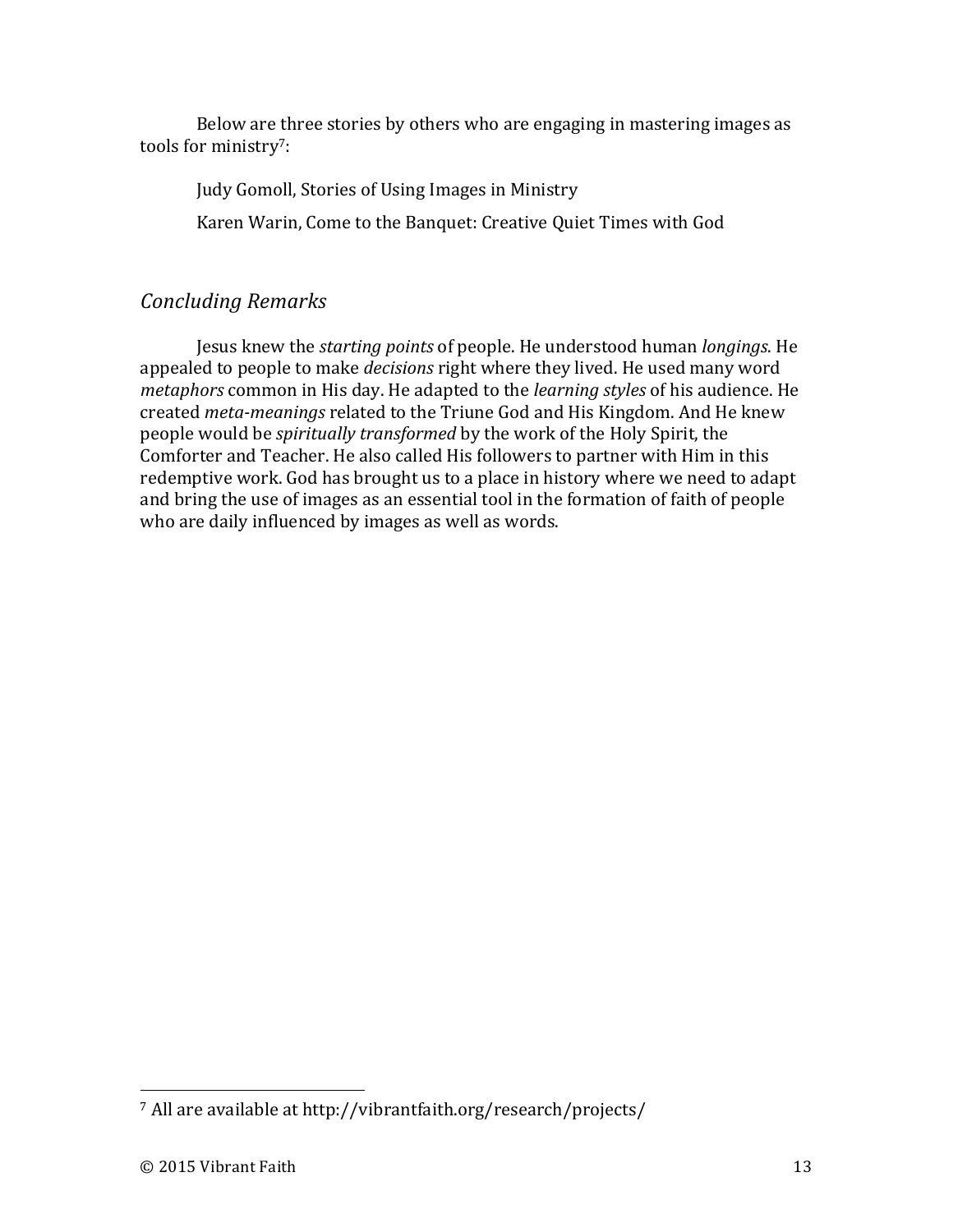## *Appendix"A – Human"Longings*

Below is a list of human longings that I have observed. This is not to be considered a complete list of human longings across cultures. Rather use this list of longings as a starting point for your exploration.

Human beings are driven to action in order to fulfill their innate longings, such as:

IDENTITY – Who am I?

- 1. Belong Group Affiliation and Differentiation
- 2. Intimacy Be Known and Not Alone
- 3. Romance Expressing Masculinity/Femininity
- 4. Glory Honorable Identity

#### ADAPTATION – How to live?

- 1. Protect Safety
- 2. Provide Share with Others
- 3. Acquire Accumulation of Wealth
- 4. Power Influence, Conquer, Dominate
- 5. Build Make Better Society
- 6. Order Efficiency
- 7. Nurture Grow Self, Others, Things
- 8. Sustainability Peace
- 9. Change Transformation of Being
- 10. Movement Journey of Life
- 11. Justice Social Fairness
- 12. Mercy Reconciled Relationships
- 13. Replicate Procreation

MEANING – Why live?

- 1. Explore Experience and Discover
- 2. Know Categorize and Synthesizing
- 3. Create Enacted Imaginations
- 4. Transcend Eternity
- 5. Perfection Beauty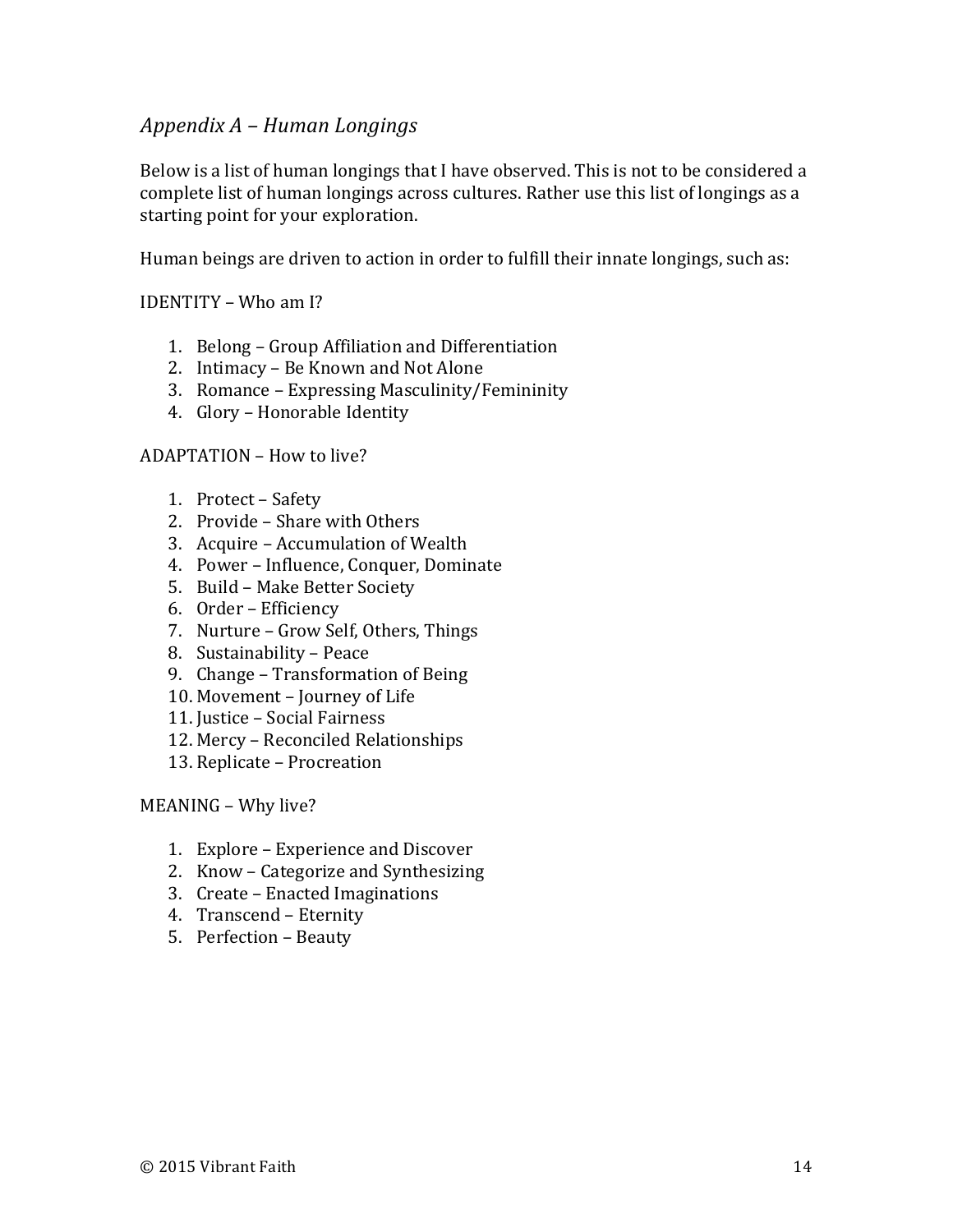# *Appendix"B – Zaltmans'"Deep"Metaphors*

1 - BALANCE Justice, Equilibrium, and the Interplay of Elements

2 – TRANSFORMATION Changes in Substance and Circumstances

3 – JOURNEY Meeting of Past, Present, and Future

4 – CONTAINER Inclusion, Exclusion, and Other Boundaries

5 - CONNECTION Need to Relate to Oneself and Others

6 – RESOURCE Acquisitions and Their Consequences

7 – CONTROL Sense of Mastery, Vulnerability, and Well-Being

From: Zaltman, Gerald and Zaltman, Lindsay (2008). *Marketing Metaphoria: What* deep metaphors reveal about the minds of consumers. Boston, MA: Harvard Business Press.